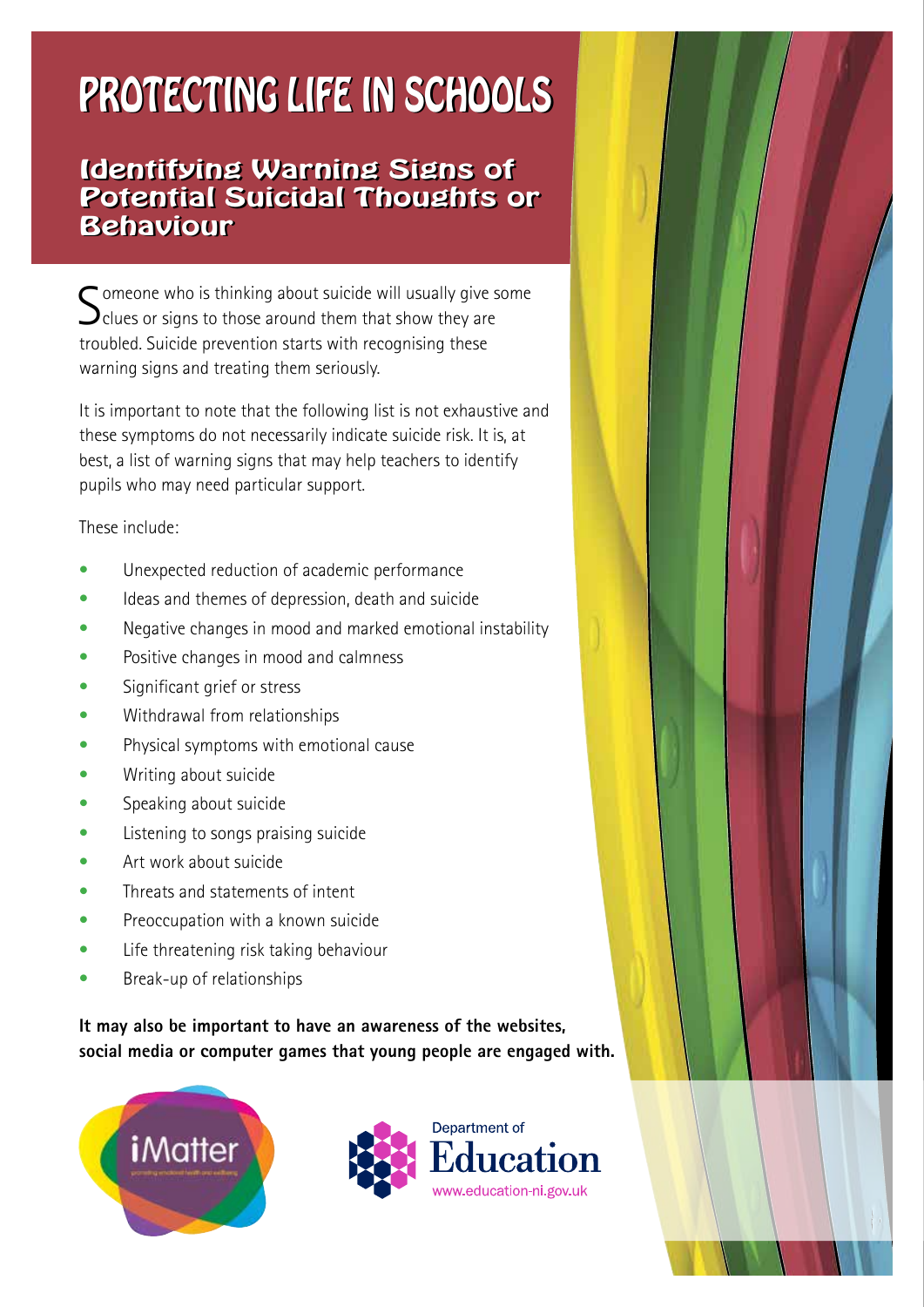## PROTECTING LIFE IN SCHOOLS PROTECTING LIFE IN SCHOOLS

### Responding to a Distressed Pupil Responding to a Distressed Pupil

When a child or young person is emotionally distressed it can<br>Sometimes feel overwhalm: sometimes feel overwhelming to think about what to say or do. The immediate reaction by a member of staff to the alert that a pupil is in distress is crucial to the protection of that pupil. In every such response the two essential elements are:

- (i) To respond with empathy and in a non-judgemental way; and
- (ii) To follow usual child protection and safeguarding procedures, making appropriate referrals to ensure the child's safety.

The following list of key behaviours falls under these essential elements and they combine to form an effective approach to engaging with distressed pupils:

- **Listen.** It can be very difficult for a young person to disclose distress so it is essential that he/she is given time and attention. Privacy is also important.
- **Take it seriously.** Disclosures of distress should never be minimised. The young person should be taken seriously but the adult should not express alarm. The young person needs to feel safe and have confidence in adults.
- **Accept the possibility of suicidal thoughts.** These feelings are real and should not be dismissed.
- **Don't promise confidentiality.** Ensure that the young person knows that the information will be handled sensitively but that it must be shared with others to safeguard them.
- **Show a caring attitude.** It is acceptable to express care for the young person and a commitment to their wellbeing.
- **Be open.** If suicidal intent is suspected it is important to ask the young person whether they are thinking of harming themselves and if they have made any plans. This gives the young person permission to be completely honest and, therefore, be able to seek help.
- **Supervise closely.** Keep the child/young person with you until you can deliver them to the care of the Designated Teacher for Child Protection (or appropriate alternative) or whilst the Designated Teacher makes arrangements to safeguard the child. This will include the DT contacting the pupil's parents/guardian/carers to advise them of the content of the disclosure, the school's concern and ask them to the GP/Out of Hours Service requesting an 'emergency mental state assessment' and potential referral to CAMHS.